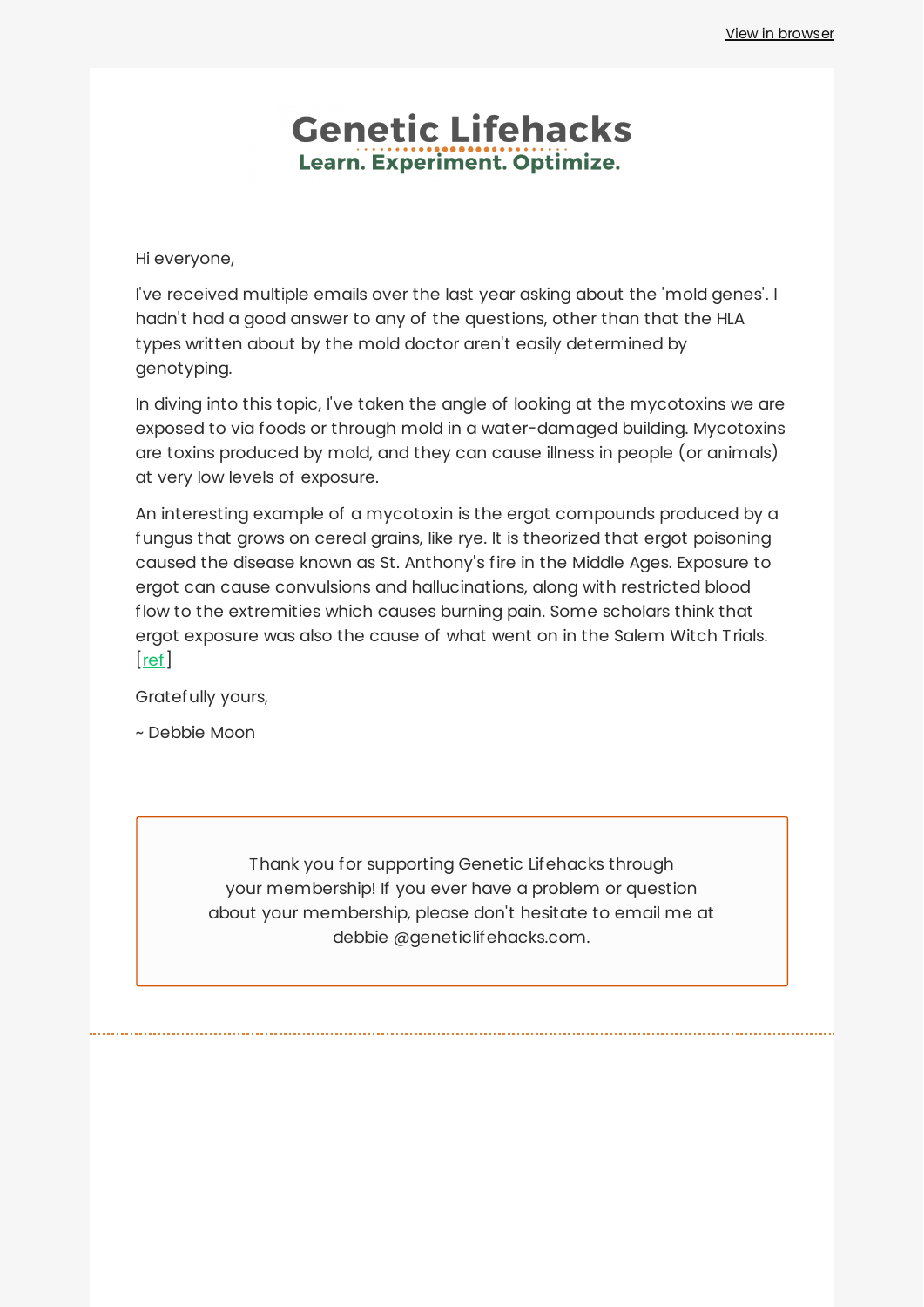

# **Mold Genes: Your response to [mycotoxins](https://www.geneticlifehacks.com/mold-genes-your-response-to-mycotoxins/)**

We are all exposed to mold, or fungus, on a daily basis. Fungi are important to life – they live on our skin, make our soil fertile, and help decompose organic matter.

But for some people, exposure to certain kinds of mold can cause chronic, negative health effects.

This article explores the research on mold toxins and how these molecules affect our health. I'll explain the genetic variants involved in the body's detoxification process and then finish with what research and clinical trials show about supplements and lifestyle changes for healing from mold toxicity.

Read the article, view your [genes...](https://www.geneticlifehacks.com/mold-genes-your-response-to-mycotoxins/)



**Familial [Mediterranean](https://www.geneticlifehacks.com/familial-mediterranean-fever-do-you-carry-the-genetic-variants/) Long [Covid:Research](https://www.geneticlifehacks.com/long-covid-research-and-potential-causes/)**